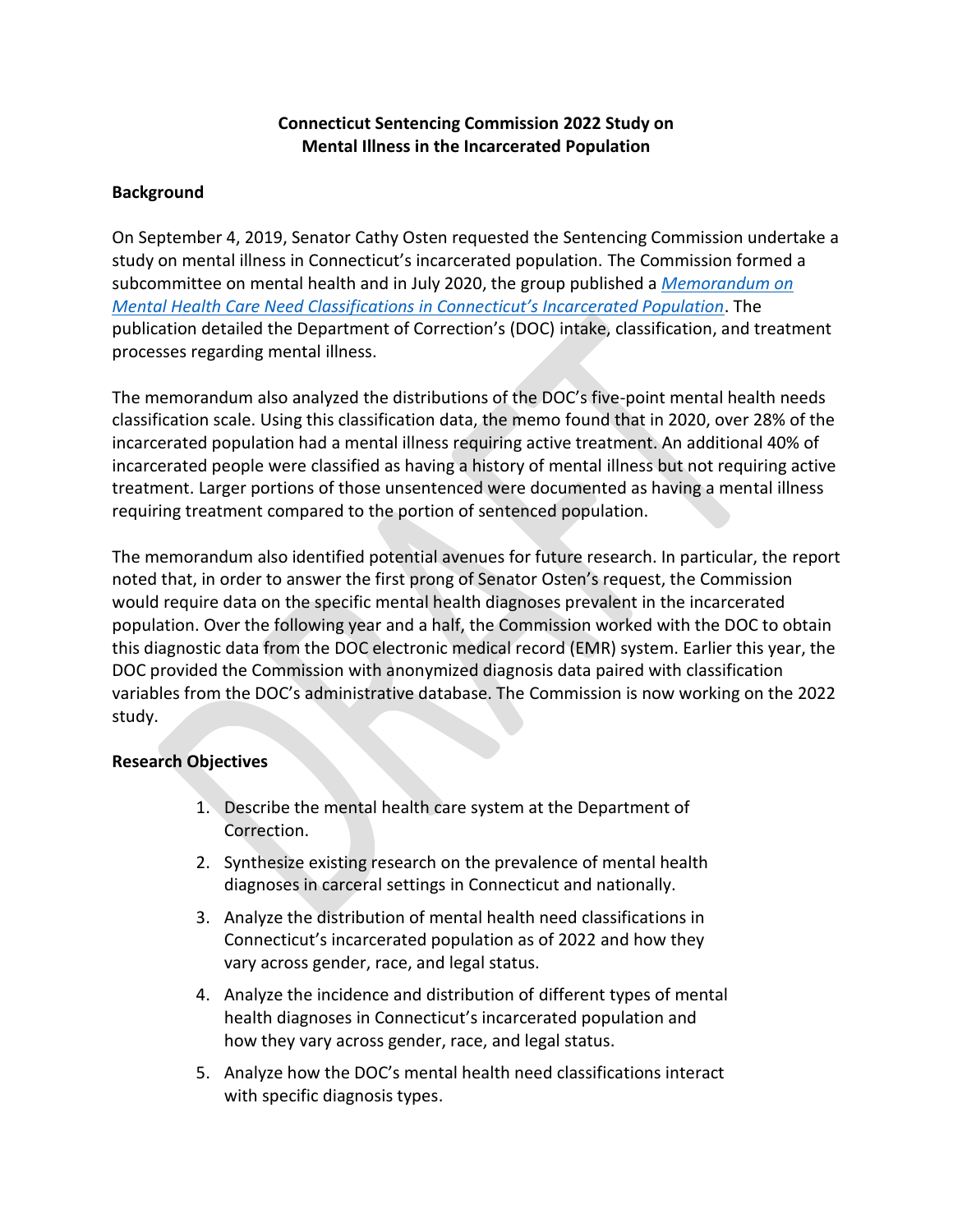- 6. To the degree possible, analyze the correlation between mental health diagnoses and offense severity, sentence length, and/or parole eligibility.
- 7. Analyze interactions between the mental health of incarceration individuals and substance abuse treatment needs.
- 8. Outline next steps for further study of mental illness among the incarcerated population and among the supervised population on probation and parole.

## **Methodology**

To achieve the objectives outlined above, the Connecticut Sentencing Commission will partner with mental health experts to conduct a 2022 study. The first parts of the study will achieve objective one and two through a literature review of related research on the mental health disorders in incarcerated populations in Connecticut and nationally.

The remaining parts of the project will involve various quantitative analyzes of the data provided by the Department of Correction. These statistical analyses will be primarily descriptive, looking to identify patterns and correlations in the data. Cross-tabulations will also be used to identify how different variables, such as mental health diagnosis and crime severity, interact.

## **Part 1: Description of the Mental Healthcare System at the Department of Correction**

This part of the report will describe the mental health services and treatment for the incarcerated population in Connecticut.

## **Part 2: Literature Review**

To contextualize the Commission's research in this area, the committee will consult existing literature on mental illness in carceral settings. Literature to be consulted may include prior studies on the incidence of certain mental health disorders in prisons and studies on the relationship among mental illness, sentence length, time served, release eligibility, race, gender, crime severity, legal status (sentenced v. unsentenced), and/or substance abuse disorders.

## **Part 3: Mental Health Needs Classification**

This portion of the report will reconduct the analysis from Part II of the Commission's 2020 study with the new 2022 data. This section will evaluate the distribution of the DOC's mental health classifications across the current incarcerated population, and cross-tabulate those scores along gender, race, and legal status (unsentenced, sentenced, "other"). Statistical tests, such as t and chi-square tests, will be used to measure the statistical significance of any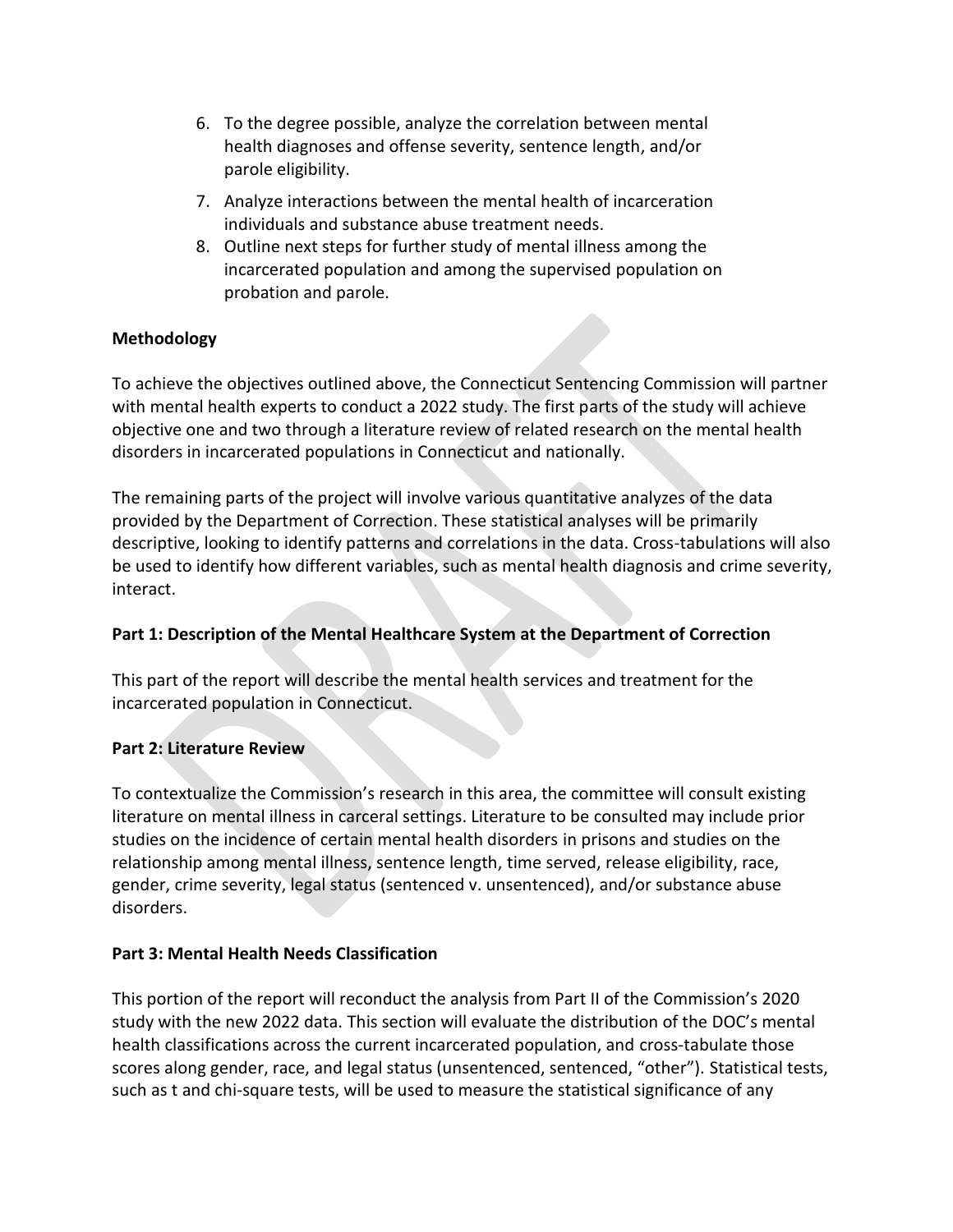observed differences. This section will also identify any changes in the distribution of these scores since the 2020 report, but any explanations about shifts in these scores over time will necessarily be speculative.

## **Parts 4-6: Mental Health Diagnoses**

This portion will analyze mental health diagnoses in the incarcerated population. Specifically, Commission staff, aided by committee members experienced in clinical psychiatry, will classify the various diagnosis codes and descriptions in the DOC data into a workable number of diagnosis categories. The Commission will then perform various statistical analyses on the distribution of various diagnosis categories across the incarcerated population. Diagnosis categories<sup>1</sup> will then be cross-tabulated against race, gender, and legal status. After this, the Commission will cross-tabulate diagnosis categories against the five-point mental health need classification scores to identify which diagnoses drive the most severe mental health treatment needs in the population.

The Commission will next analyze relationships between mental health needs classifications or diagnoses categories and various sentencing-related trends. The Commission will analyze whether there are differences in mental health diagnoses or needs scores for individuals who are (1) convicted of more serious crimes, (2) ineligible/85%-eligible for parole, (3) serving longer sentences, or (4) further along in their sentence.

# **Parts 7: Mental Health and Substance Abuse Treatment Needs**

The Commission will compare the population's mental health and substance abuse treatment needs. The Commission will measure what percentage of the population has been identified as requiring both mental health and substance abuse treatment and will cross-tabulate the DOC's five-point mental health needs score against its five-point substance abuse treatment score. The Commission may further analyze the substance abuse treatment score across race, gender, and legal status.

## **Part 8: Next Steps**

Lastly, the report will clearly outline the next steps for further analysis of mental illness in incarcerated population, and mental health of people involved in the criminal justice system out in the community.

## **Deliverables**

Commission staff, in conjunction with various academic and community-based partners, will draft and publish a report on the above study. This report will be published on the Commission

 $1$  As needed, the Commission might choose to perform these subsequent cross-tab analyses with a few of the most-prevalent diagnoses categories, rather than all diagnosis categories generally.